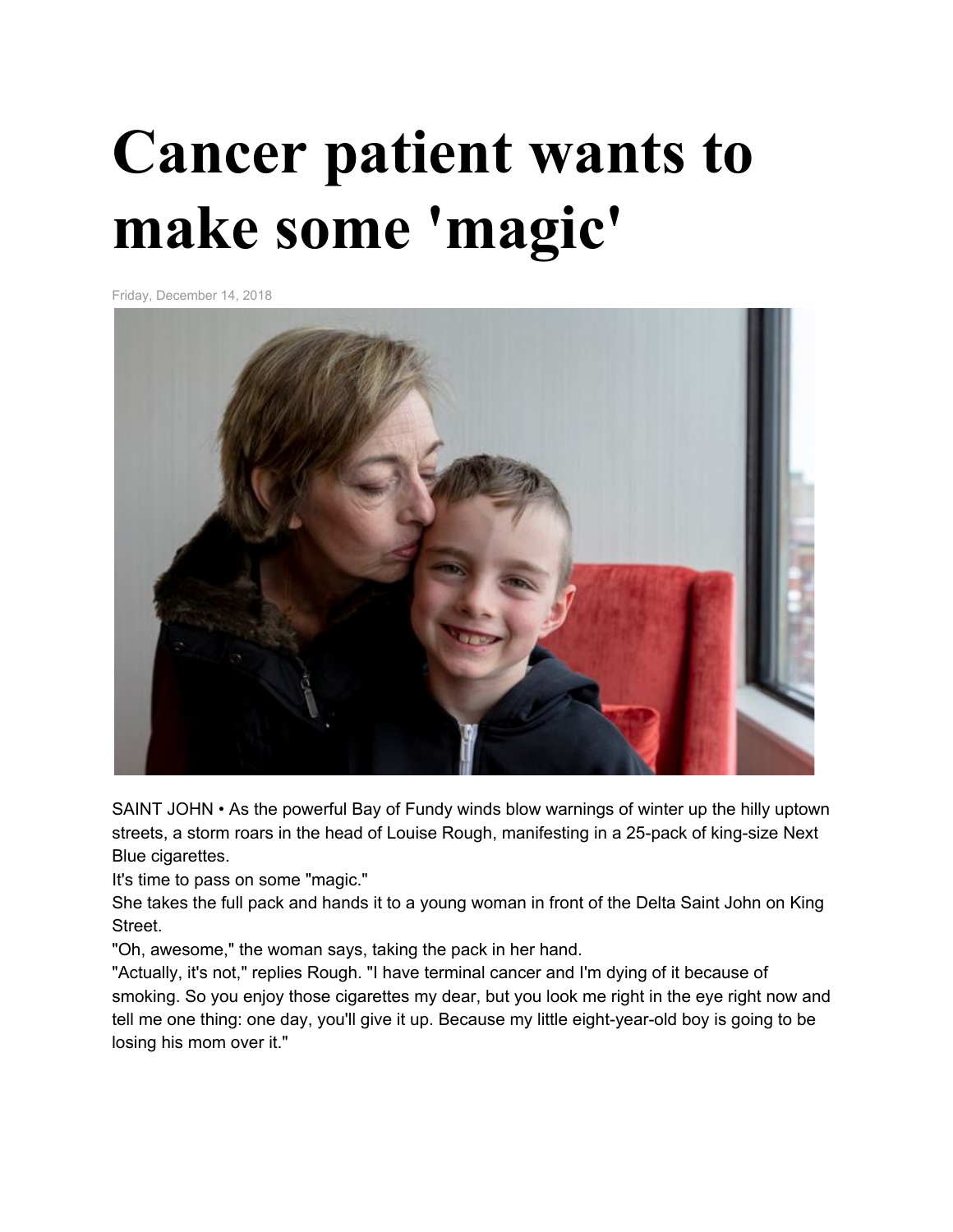Rough, 45, was diagnosed with Stage 4 throat cancer in 2017. She had 37 radiation treatments, three rounds of chemotherapy and lost 35 lbs. She was declared cancer-free in Sept. 2017, and was transitioned to routine checkups every three months.

But the cancer returned.

It has now spread from her head and neck to both lungs. Her cancer is aggressive. But then again, so is Rough.

"I've chosen to not filter and I'm not soft. This is life. I'm 45 and I have a will and I'm dying and everyone's got today. So, get on with it. I don't want to hear your whining or complaining. Make the best of what you got."

And so she is. It's why the fast-talking, no-nonsense mom created Team Rough, a unique way of chronicling a mother and son's journey with cancer.

## **Team Rough heads east**

Rough grew up in Aurora, Ont., and attended the prestigious Toronto all-girls school, Havergal College, before finishing her last year in the public system. She's a trained journalist, but spent much of her career working in the restaurant industry.

After moving west and spending 16 years in Calgary, Rough said she was looking for something else for her eight-year-old son, Walker. She wanted the "country, neighbourhood feel" of the city she grew up in, but said the Aurora she knew was long gone.

So she started to look into St. Andrews, N.B., the town where her grandfather lived. She researched the schools, did a cost comparison, and then looked up real estate prices. "That's when I did an, 'oh.' "

Rough had also been having some medical issues, and it was just before they were about to leave that the cancer diagnosis came in. After making all the necessary arrangements, she jumped on a plane from Calgary to New Brunswick, and started treatment at the Saint John Regional Hospital.

That's also around the time she created Team Rough – the practice of living for today, experiencing everything, and finding joy in the relationships around her.

"Hey, I just got nailed with the biggest scare of my life, and it could happen to anybody," she said. "I'm a very practical, smart woman. But I'm going against my childhood and believing in magic."

It means documenting every thought, saying yes to experiences both weird and strange, and making memories with Walker. From quick notes to poems, stories and videos, Team Rough is a look inside the life of the Rough family, through the lens of Louise.

## **Believing in magic**

In confronting the possibility of death, Rough has developed a strategy for living.

"Maximize your minimum."

"Enjoy your today."

"Be a cheerleader."

It's a contagious outlook, and one shared by the owner of the old Dorchester Jail, Bill Steele. It was just over a year ago that Steele's 25-year-old son died after receiving a heart transplant, and he packed up his life in Ontario and moved to New Brunswick to turn the jail into a bed and breakfast.